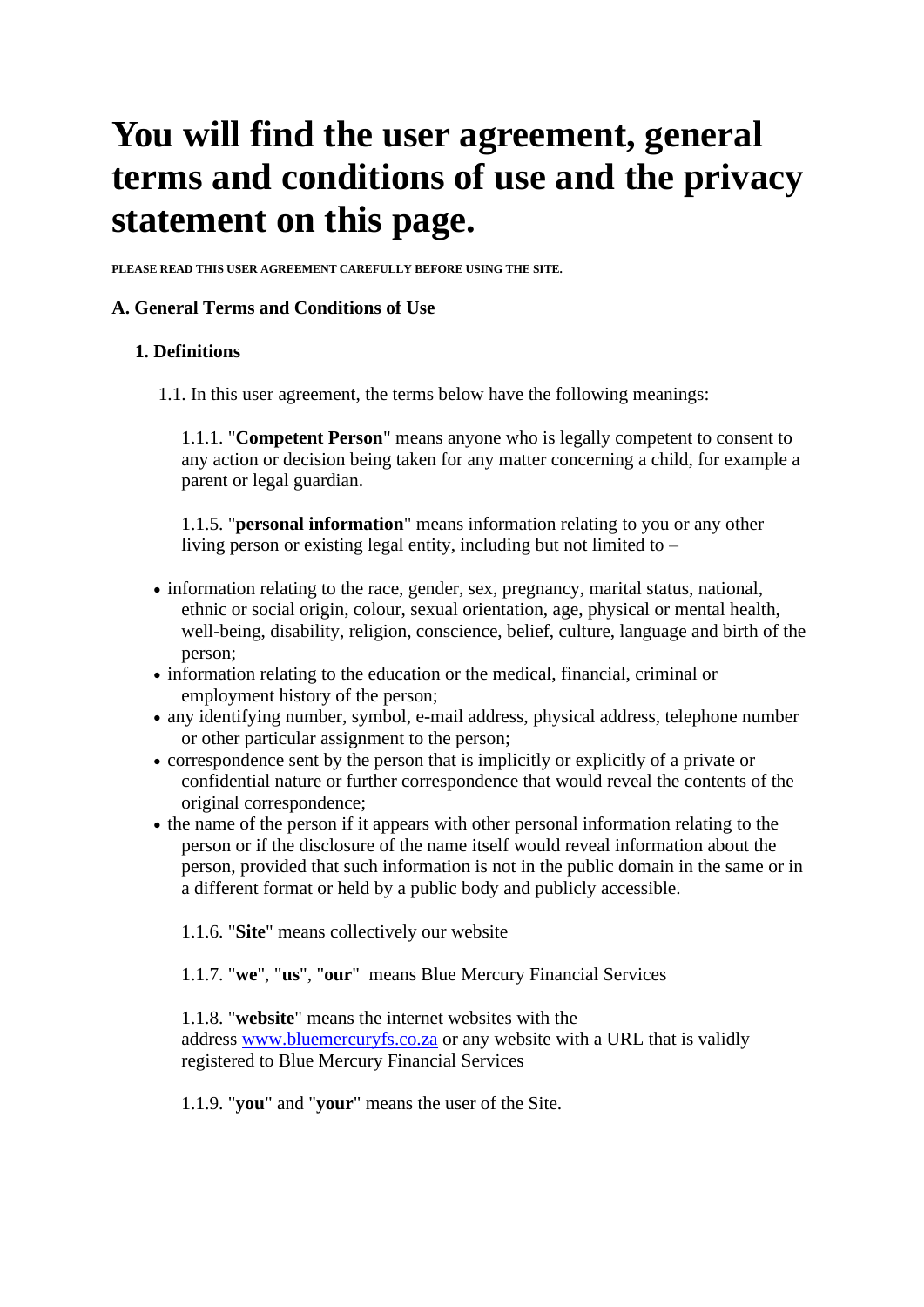1.1.10. "**Processing of Information**" means the automated or manual activity of collecting, recording, organising, storing, updating, distributing and removing or deleting personal information.

## **2. Conditions of Access**

2.1. Your access to, and use of, the Site is subject always to the terms and conditions set out in this user agreement.

2.2. To avoid any confusion, you agree that these terms and conditions apply to your use of:

2.2.1. the website;

2.2.3. any third party website or mobile application licensed to us;

Regardless of the platform, gateway, portal or mode of access you use to install, download or access the Site. Your cell phone provider may, depending on the type of contract you have, charge you for accessing the Site or for any usage of the Site (such as data charges, sms charges). Discovery cannot be held responsible for these charges.

## **3. Your Acceptance and Consent**

3.1. By using the Site, you expressly agree to the terms and conditions of this user agreement. If you do not agree to all of the terms and conditions, please do not continue to use the Site.

3.3. You agree that this user agreement applies to any information accessed via the Site, and to all sections of the Site.

## **4. Changes to this User Agreement**

4.1. We may change the terms and conditions of this user agreement at any time. We recommend that you familiarise yourself with this user agreement regularly.

4.2. The most updated version of this user agreement will apply each time that you access and use the Site.

## **5. Your account**

5.1. If you use the Site, you must keep your access details (including, your username and password) confidential and not allow other people to use it. You also accept full responsibility for all activities that occur under your access details or password and accept responsibility for sharing your username and password. You are only permitted to use one account. If you use more than one account, we may revoke all access.

5.2. Once you've logged onto the Site, certain information, functionalities and other features of the Site will be accessible to you the next time you access the Site, without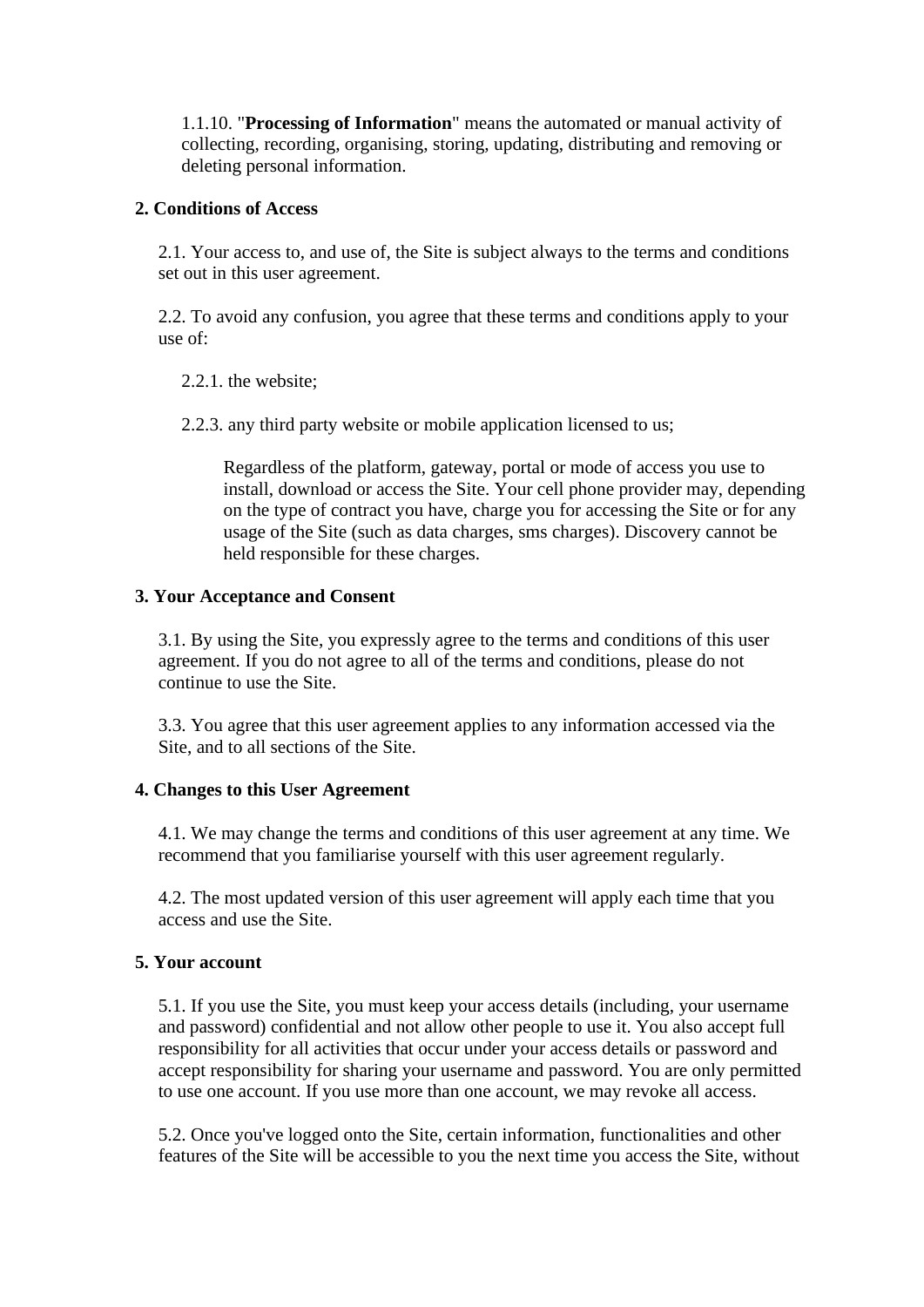having to re-enter your password. If you prefer to enter your password every time you access the Site, you can change the setting in the menu option.

5.3. Discovery may refuse to provide products and/or services to you if we are unable to verify any information that you provide to us.

5.4. You agree that the following actions shall be material breaches of these terms and conditions:

5.4.1. signing in as, or pretending to be, another person;

5.4.2. transmitting material that violates, or could violate, the intellectual property rights of others or the privacy of others.

5.4.3. using interactive services in a way that is intended to harm, or could result in harm, to you or to other users of the Site; or

5.4.4. gathering information about others without obtaining their prior written consent.

5.5. You also agree that any use of your access details shall be regarded as if you were the person using such information.

5.6. You may change your username and password at any time, although Blue Mercury Financial Services may determine certain requirements that you will need to meet when choosing a username or password. These requirements may be changed from time to time and you may be required to update your credentials following such changes.

## **6. Full disclosure of all relevant facts and benefit entitlement**

6.1. Blue Mercury Financial Services might need certain personal and financial information from you. It is in your best interest to keep this information current and accurate.

6.2. You guarantee that all information provided by you at any time to Blue Mercury Financial Services on or via the Site, will be true, accurate, current and correct and you undertake to update the information as and when required.

6.3. You guarantee that you have fully disclosed all facts, and agree that this user agreement and any transactions related to this user agreement will be void if you do not meet this requirement.

#### **7. Electronic communication and records**

7.1. When you visit the Site or send e-mails to us, you accept that we may communicate with you electronically. All records that you send to us may be stored electronically and with third parties, although these third parties are bound by the strictest levels of confidentiality. These electronic records shall be proof of the records, unless you can prove otherwise.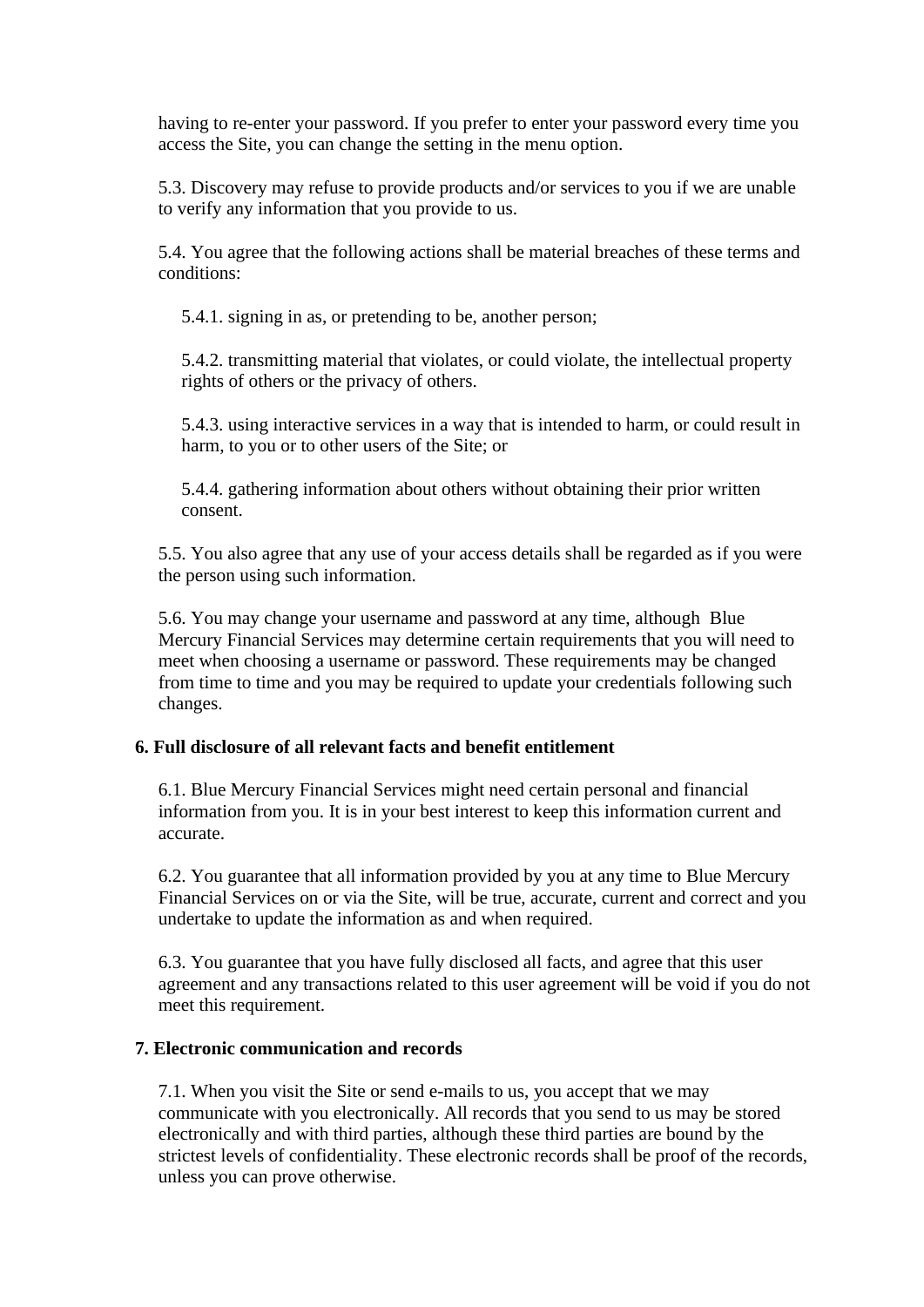7.2. Any electronic communication (for example, an e-mail or SMS) sent to you will be regarded to have been received by you upon being sent by Blue Mercury Financial Services. This includes, but is not limited to mobile push notifications.

7.3. If you are a registered user of the website, you may receive communications from us via e-mail. If you do not want to receive e-mails from Blue Mercury Financial Services, you may change the way you receive your communication on the website, or you can phone our contact centre.

7.4. Blue Mercury Financial Services takes all reasonable steps to protect your personal information and maintain confidentiality, including the use of encryption technology. However, we cannot guarantee the security or integrity of any information you transmit to us online and you agree that you do this at your own risk.

7.5. You agree that all agreements, notices, disclosures and other communications that we provide to you electronically meet any legal requirement that the communications be in writing.

# **8. Copyright**

8.1. All content made available on the Site (for example, text, graphics, logos, button icons, images, audio clips, digital downloads, data compilations, and software) belongs to Blue Mercury Financial Services, unless we expressly state that it is not and is protected by South African and international law. In addition, the compilation of all content on the Site is the exclusive property of Blue Mercury Financial Services and is protected by South African and international copyright laws.

8.2. Except if permitted under this or another agreement with Discovery no portion of the Site may be copied or transmitted via any means available now or in the future.

8.3. Any unauthorised use, alteration or dissemination of the information or content on the Site is prohibited.

8.4. You agree that if you breach the terms of this clause 8, Blue Mercury Financial Services will have the right to claim damages from you, which will include the right to claim special, incidental, consequential or indirect damages. Blue Mercury Financial Services will also be allowed to claim for loss of profits and loss of business and will also be allowed to recover all legal costs on a scale as between attorney and own client.

8.5. Nothing on the Site should be regarded as granting any licence or right to use any trademark without Blue Mercury Financial Service's prior written permission .

8.6. Blue Mercury Financial Services tries to ensure that the most sophisticated technology protects the information on the Site. However, Blue Mercury Financial Services cannot be held responsible for any consequences that may result from the unlawful breach of copyright or unlawful dissemination of information by third parties copying information off the Site. If you suspect a breach or where a breach may have taken place and this comes to your knowledge, please contact us as soon as possible so that we can address the problem.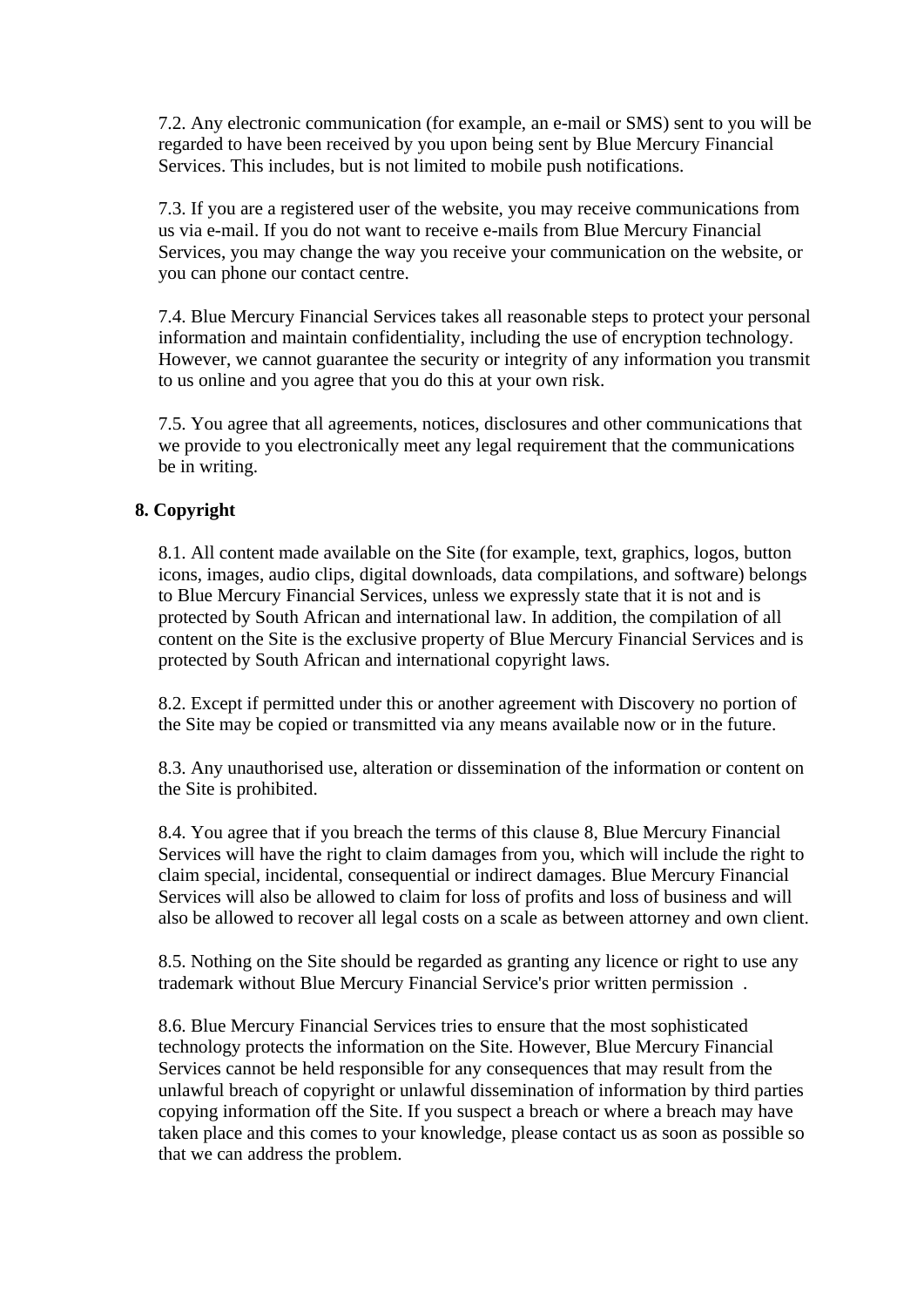## **9. Disclaimer**

9.1. The Site and all information, content, tools and materials are provided by Blue Mercury Financial Services on an "as is" and "and available" basis, unless we inform you in writing.

9.2. Blue Mercury Financial Services does not guarantee the operation of the Site or the information, content, tools or materials on the Site. You agree that you use the Site at your own risk.

9.3. Blue Mercury Financial Services does not guarantee that (i) the Site; (ii) the information, content, tools or materials included on the Site; (iii) the Blue Mercury Financial Services servers; or (iv) that any electronic communications sent by us are free from viruses or other harmful components. Blue Mercury Financial Services will not be liable for any damages of any kind arising from your use of the Site or from any information, content, tools or materials included on or otherwise made available to you through the Site, including for direct, incidental, punitive and/or consequential damages.

9.4. We are fully committed to providing you with the best possible service. However, we are not responsible for:

9.4.1. any interrupted, delayed or failed transmission, storage or delivery of information due to a power failure, equipment or software malfunction, natural disasters, fire, labour unrest, or any other cause beyond the reasonable control of Blue Mercury Financial Services; or

9.4.2. any inaccurate, incomplete or inadequate information obtained from the Site supplied by you.

9.5. Neither will we be responsible for any direct or indirect loss or damages that may arise from:

9.5.1. any of the events described in this paragraph or the paragraphs above

9.5.2. your actions or omissions that result in a breach of this user agreement;

9.5.3. any links to other websites from the Site. You also acknowledge that we cannot control the content of or the products offered on those websites;

9.5.4. a denial of access to the website should we believe or have reason to believe that you are conducting activities that are illegal, abusive, would attack the integrity of the website or put Blue Mercury Financial Services in disrepute; or

9.5.5. your reliance on any of the information, content, tools or materials that you obtain from the Site.

9.6. It is very important that you acknowledge and understand that the information included on the Site should not to be regarded as either advice or an intermediary service in terms of the Financial Advisory and Intermediary Services Act of 2002.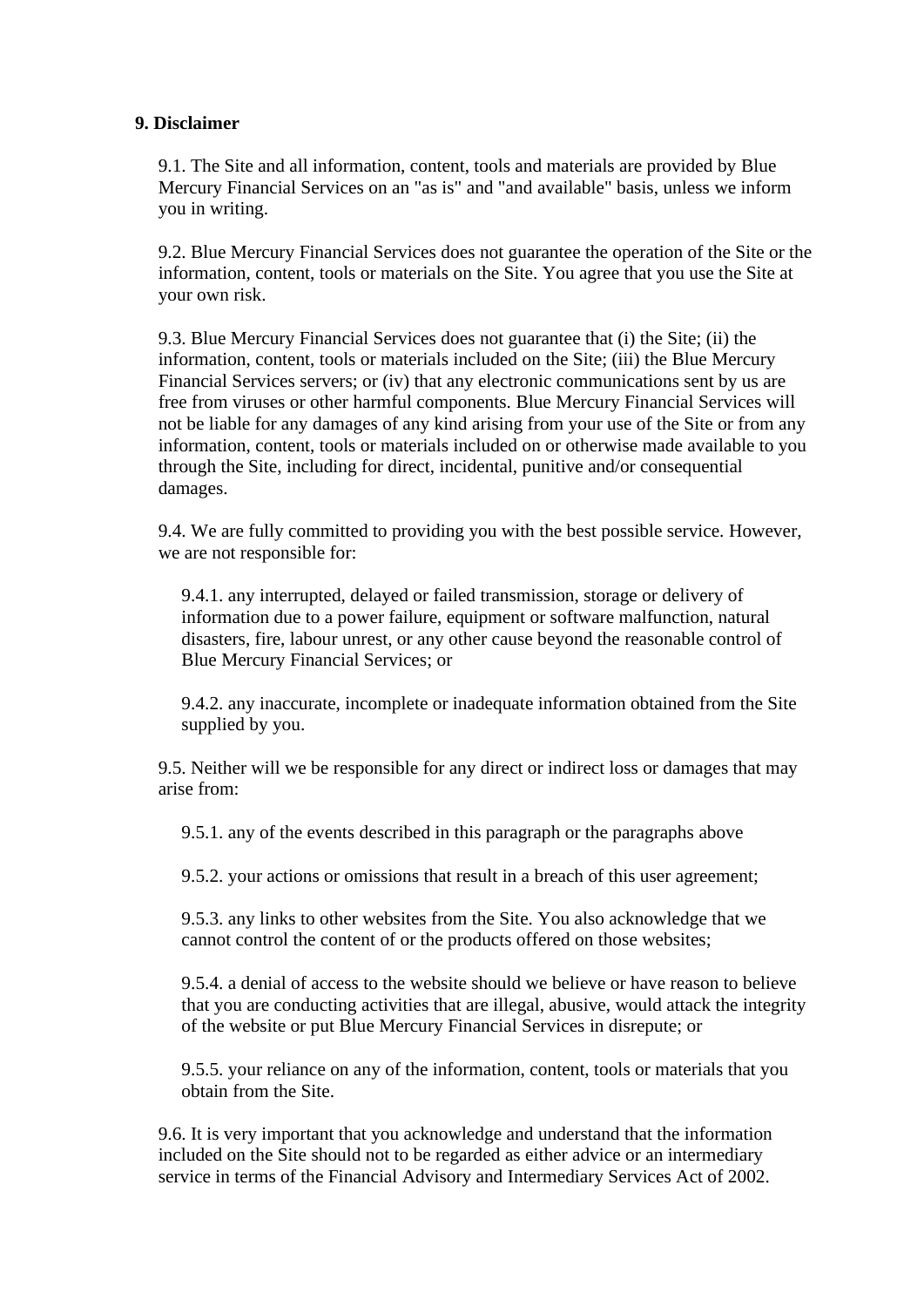Please consult with your financial adviser should you require any financial services or financial products.

9.7. To the extent that clinical information may be provided on the Site, it is based on best practice and on current recommendations and guidelines. These obviously change from time to time. The information provided should by no means replace the advice of a registered healthcare provider. You should not discontinue any treatment you may be receiving on the basis of information reflected on this site without first consulting your healthcare provider. You should also seek professional advice immediately should any symptoms you may be experiencing persist.

## **14. Indemnity**

14.1. While Blue Mercury Financial Services makes every effort to ensure that the content and information on the Site is complete, accurate and up to date, we make no guarantee about the suitability of the products and services on the Site or whether they are complete accurate or appropriate.

14.2. You agree to fully indemnify Blue Mercury Financial Services, its directors, employees, and trustees (where applicable) against any claim, loss or damages which you may incur or suffer as a result of your use of the Site.

14.3. You agree to fully indemnify Blue Mercury Financial Services, its directors and employees, the board of trustees of the scheme and the employees of the scheme, from any errors or inaccuracies or incomplete information made available by third parties (including healthcare professionals, advisors and/or experts) on the Site and agree that, we will not be liable for any loss or damages, including direct, indirect and consequential loss, that may arise from any disclosure to or by any third parties.

14.4. You agree that all information, including products and services or any terms or conditions relating to them, on the Site may change. Blue Mercury Financial Services will notify you of the important changes within a reasonable time.

14.5. You agree that any calculations made on the Site, (including any relating to your health) are estimates and are meant as guidelines only.

14.6. Blue Mercury Financial Services is not responsible for any mistakes in the performance of any calculators or interactive tools used in the calculations.

14.7. All products and services provided on the Site are subject to confirmation, and any terms or conditions relating to them, at the time of finalising any transactions.

14.8. You accept that some of the information, content, tools or materials on the Site come from external sources (including independent practitioners in the health and wellness industry), and you agree that Blue Mercury Financial Services is not responsible, and will not be held liable, for any information or content, received from these external sources.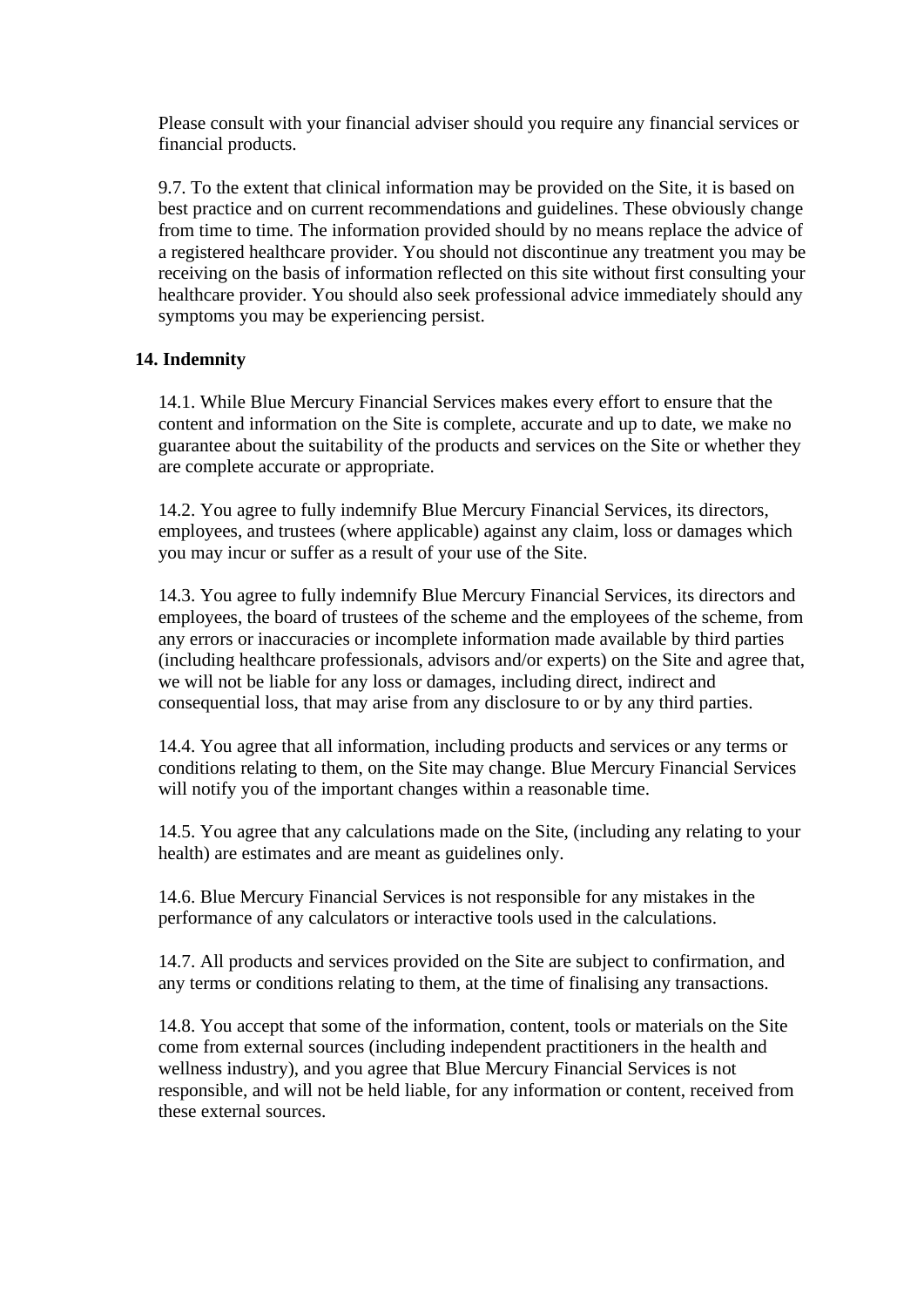## **15. Phishing and spoofing**

15.1. If you receive an unsolicited e-mail that appears to be from Blue Mercury Financial Services and that requests you to provide personal information (such as your credit card number, username, or password), or that asks you to verify or confirm your Blue Mercury Financial Services information by clicking on a link, it is most likely that the e-mail was sent by a "phisher" or "spoofer."

15.2. Blue Mercury Financial Services will never ask for this type of information in an e-mail, and we strongly recommend that you do not respond to these e-mails and that you do not click on the link. Responding to "phishing" places you and your personal information at risk. Discovery cannot be responsible for any consequences resulting from your response to any email sent by a "phisher" or a "spoofer".

## **16. Linking to third party websites**

16.1. The Website may contain certain images and links to other third party websites with information, content or material produced by other parties. These linked third party websites are not under the control of Blue Mercury Financial Services and Blue Mercury Financial Services is not responsible for the information, content or material on any linked website, including, any link contained in a linked website, or any changes or updates to a linked website.

16.2. Blue Mercury Financial Services is providing these links to you only as a convenience, and you agree that the inclusion of links does not imply an endorsement by Blue Mercury Financial Services of the linked website, their business or security practices, or any association with its operators.

16.3. From time to time Blue Mercury Financial Services may employ the services of third parties to assist with the hosting and management of certain services and aspects of the Site. We apply every effort to ensure that our sub-contractors comply with our Privacy Statement and widely accepted security standards and they will be accountable for any non-compliance.

16.4. Should you have any queries arising from transactions you conclude with such third parties, you will be required to contact them directly.

## **17. Applicable law**

17.1. By accessing and using the Site, you agree that the laws of the Republic of South Africa will govern this user agreement, and you consent to the jurisdiction of the South African courts in respect of any dispute which may arise from this user agreement.

## **18. General Provisions**

18.1. The headings of the clauses in this user agreement is provided for convenience and ease of reference only, and will not be used to interpret, modify or amplify this user agreement.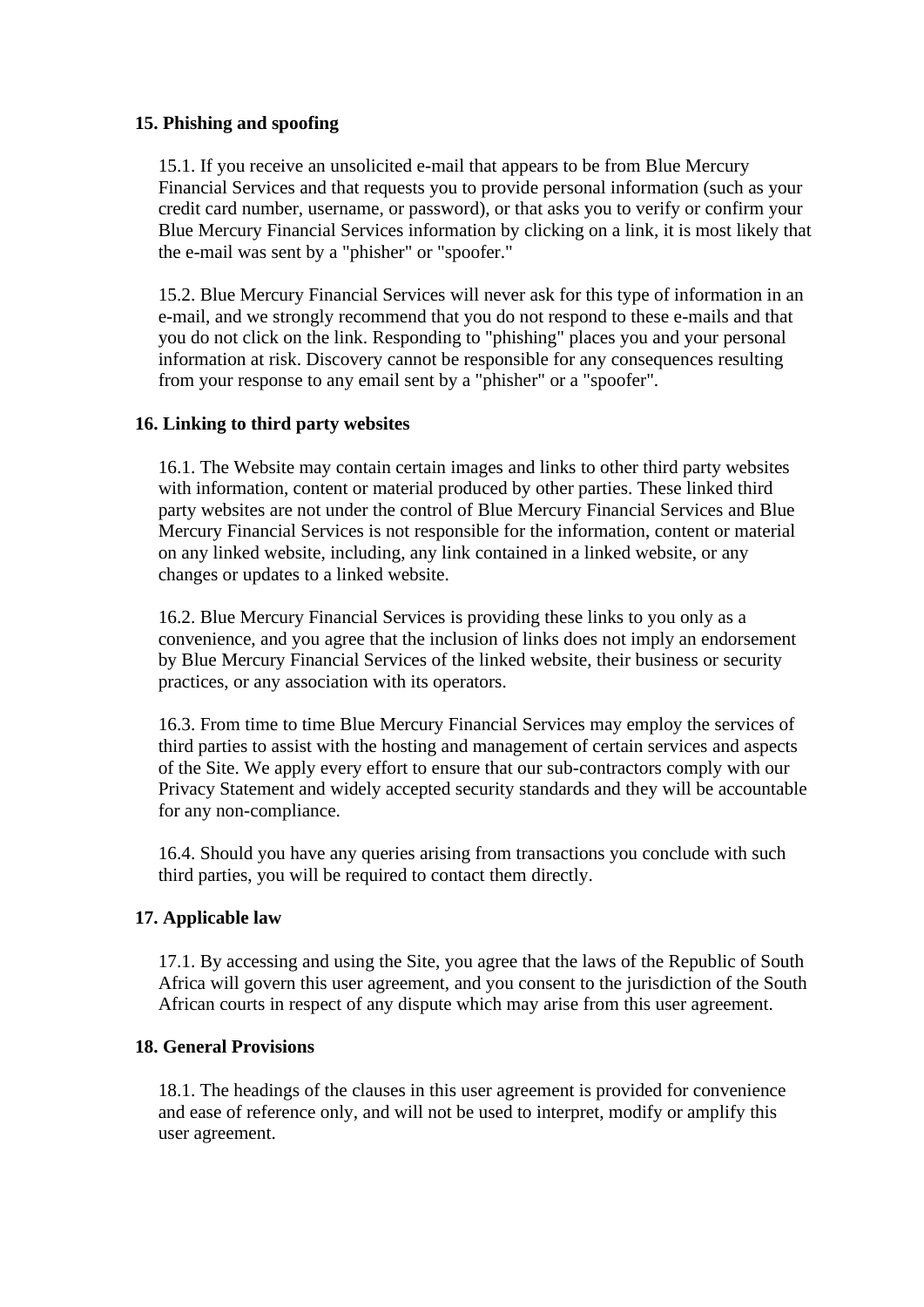18.2. If any provision of this user agreement is held to be illegal, invalid or unenforceable, that illegality, invalidity or unenforceability shall not affect the other provisions of this user agreement.

18.3. No failure or delay by Discovery to exercise any of its rights will be regarded as a waiver of its rights, nor will it affect the validity of any part of this user agreement.

## **B. Privacy Statement**

*This privacy statement is complementary to, and should be read and understood with, the general terms and conditions of the use set out in the section above.* 

## **1. The General Principles of our Privacy Statement**

1.1. The purpose of this privacy statement is to set out how we collect, use, share and otherwise process your personal information when you use this Site, register or apply online for any Blue Mercury Financial Services products or services, or when you contact Blue Mercury Financial Services electronically.

1.2. When you engage with us, you trust us with personal information about yourself, your dependants, your beneficiaries, and your employees.

1.3. You have the right to object to the processing of your personal information. It is voluntary to accept these terms and conditions. However, we require your acceptance to enable you to use this site and to provide you with services such as activating and servicing your policy and benefits, where applicable.

## **2. How we collect your Personal Information**

2.1. Whenever you use the Site, complete an application form, contact Blue Mercury Financial Services electronically, or use one of the products, services, facilities, tools or utilities offered by Discovery on the Site, Blue Mercury Financial Services will collect your personal information.

2.2. We may have collected your information from other sources. If you share your personal information with any third parties, we will not be responsible for any loss suffered by you, your dependents, your beneficiaries, spouse or employees.

2.3. You understand that when you include your spouse and dependents on this site or on your application, we will process their personal information in line with the terms and conditions of this site and/or for the activation of a policy or benefit and to pursue their legitimate interest. We will furthermore process their information for the purposes set out in this privacy statement.

2.4. If you are giving consent for a person under 18 (a minor) you confirm that you are a Competent Person and that you have authority to give their consent for them.

## **3. Collect, share and use Personal Information**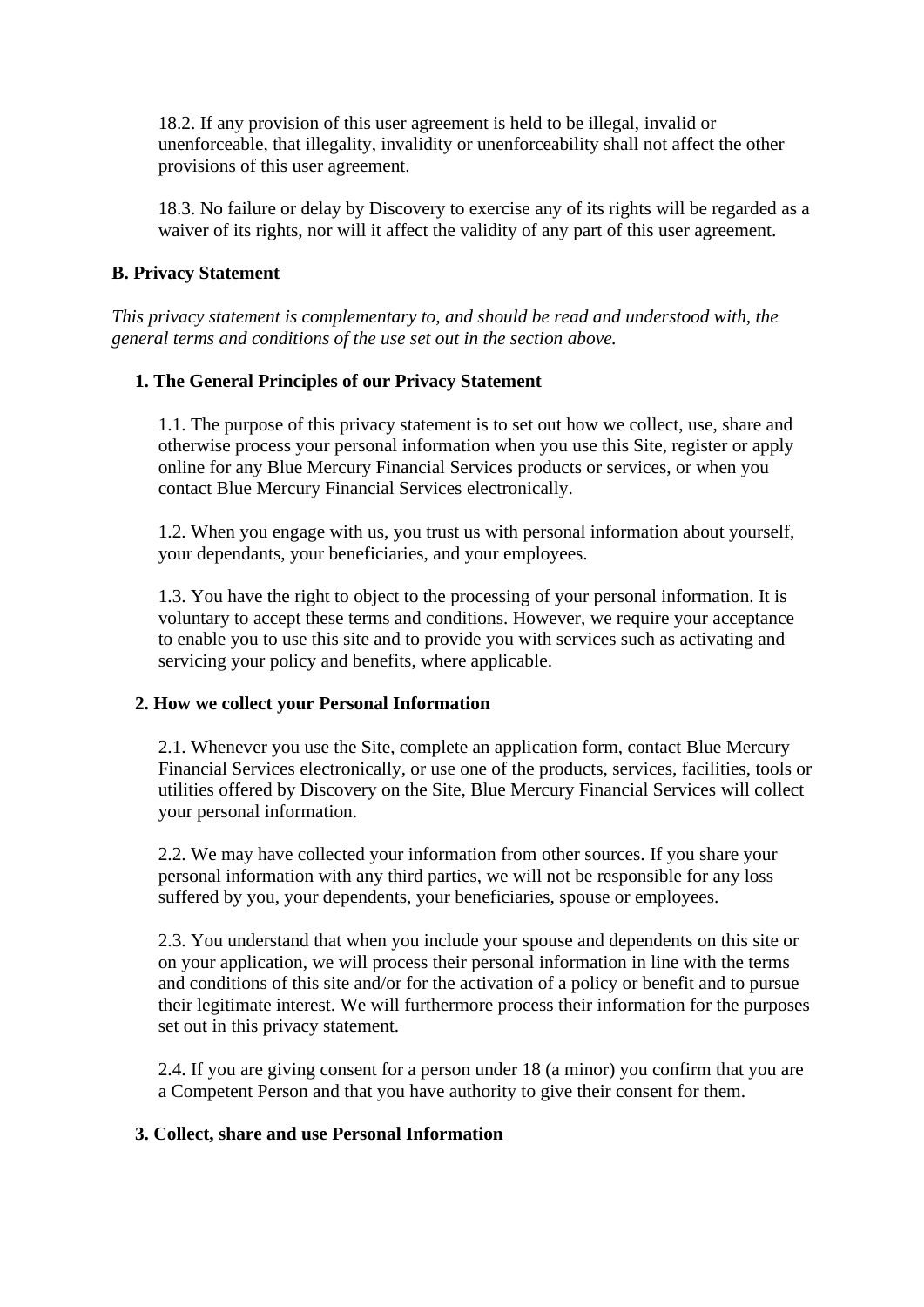3.1. You agree that we may process your personal information for all purposes that relate to the Site and the products, services, facilities, tools or utilities offered on the Site as informative and successful as possible, it is necessary for Blue Mercury Financial Services to find out exactly what you need and want.

3.2. Where applicable and to the extent appropriate, you confirm that we may share your personal information within the Discovery Group of companies for:

- administration
- fraud prevention
- the provision of Discovery services, benefits and infrastructure to help you in your personal or professional capacity.

3.3. You also confirm that we may share and combine all your personal information for any one or more of the following purposes:

3.3.1 market, statistical and academic research; and

3.3.2 to customise our benefits and services to meet your needs

3.4. By accepting this privacy statement, you authorise us to obtain and share information about your creditworthiness with any credit bureau or credit provider's industry association or industry body. This includes information about credit history, financial history, judgments, default history and sharing of information for purposes of risk analysis, tracing and any related purposes.

3.5. Your privacy is important to us and we will therefore not sell, rent or provide your personal information to unauthorised third parties for their independent use, without your consent.

3.6. You agree that we may transfer your personal information outside South Africa:

- if you give us an email address that is hosted outside South Africa; or
- to administer certain services, for example, cloud services.

*We will ensure that any country, company or person that we pass your personal information to agrees to treat your information with the same level of protection as we are obliged to.*

3.7. You agree that we may communicate with you electronically about any changes to your policy or benefits, including contributions or changes and improvements to the benefits that you are entitled to in terms of your policy or benefits.

3.8. We have a duty to keep you updated about any offers and new products that we make available from time to time. Any entity within the Discovery Group and contracted third-party service providers may communicate with you about these.

3.9. We may process your information using automated means (without human intervention in the decision making process) to make a decision about you or your application for any product or service. You may query the decision made about you.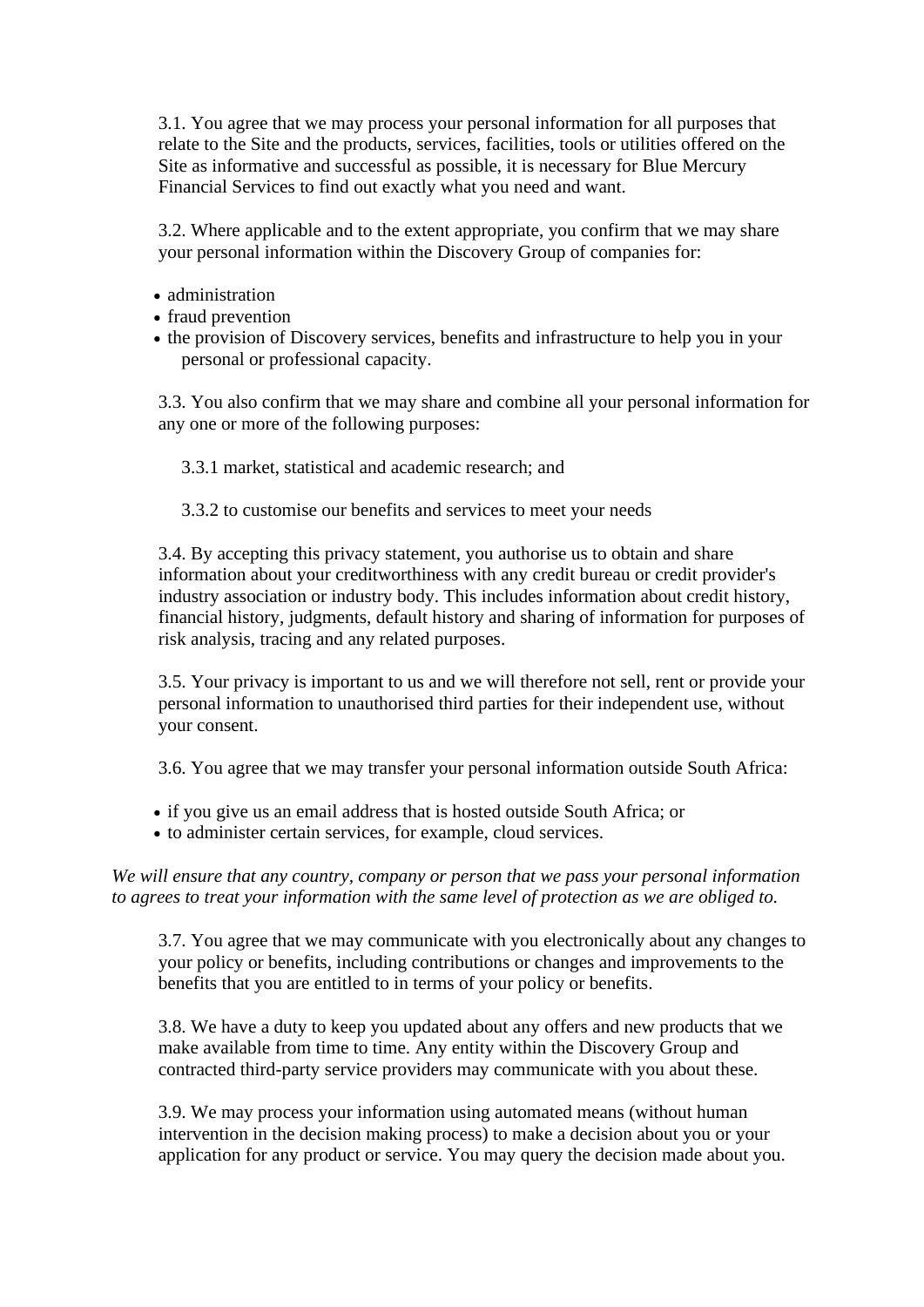3.10. We have the right to communicate with you electronically about any changes on your policy, including your contributions or changes and improvements to the benefits you are entitled to on the policy you have chosen.

3.11. Please let us know if you do not wish to receive any direct telephone marketing from us.

3.12. Please also let us know if you do not wish to receive any direct electronic marketing from us. We will store your personal information for the purpose to action this request and action it as soon as reasonably possible.

## **4. Protection of your Personal Information**

4.1. Blue Mercury Financial Services values the information that you choose to provide and will take appropriate, reasonable technical and organisational steps to protect your personal information from loss, misuse or unauthorised alteration. The information Discovery has concerning Discovery clients is stored in databases that have built-in safeguards to ensure the privacy and confidentiality of that information.

4.2. When you use the products, services, facilities, tools or utilities provided by Blue Mercury Financial Services on the Site, you may be given an access number, username, password and/or personal identification number (PIN). You must always keep your username, access card, password and/or PIN a secret and ensure that you do not disclose it to anyone.

#### **5. Correction of Personal Information**

5.1. You have an obligation to notify us if any of your personal information held by Blue Mercury Financial Services changed or is no longer valid to ensure our records are up to date, you can e-mail us or you can phone our contact centre.

5.2. You have the right to know what personal information we hold about you. If you wish to receive a copy, please complete a form called an 'Access Request Form' on [www.bluemercuryfs.co.za](http://www.bluemercuryfs.co.za/) and specify the information you would like. We will take all reasonable steps to confirm your identity before providing details of your personal information

Please note that we are entitled to charge a legally allowable fee for this service and will let you know what it is at the time of your request.

5.3. You have the right to ask us to update, correct or delete your personal information. Where we cannot delete your personal information, we will take all steps to make it anonymous. You agree that we may keep your personal information until you ask us to delete or destroy it. This is unless the law requires us to keep it or dispose thereof.

## **6. Personal Information held by or disclosed by you or Blue Mercury Financial Services to a third party**

6.1. Because Blue Mercury Financial Services is not responsible for any representations or information or warranties or content on any third party website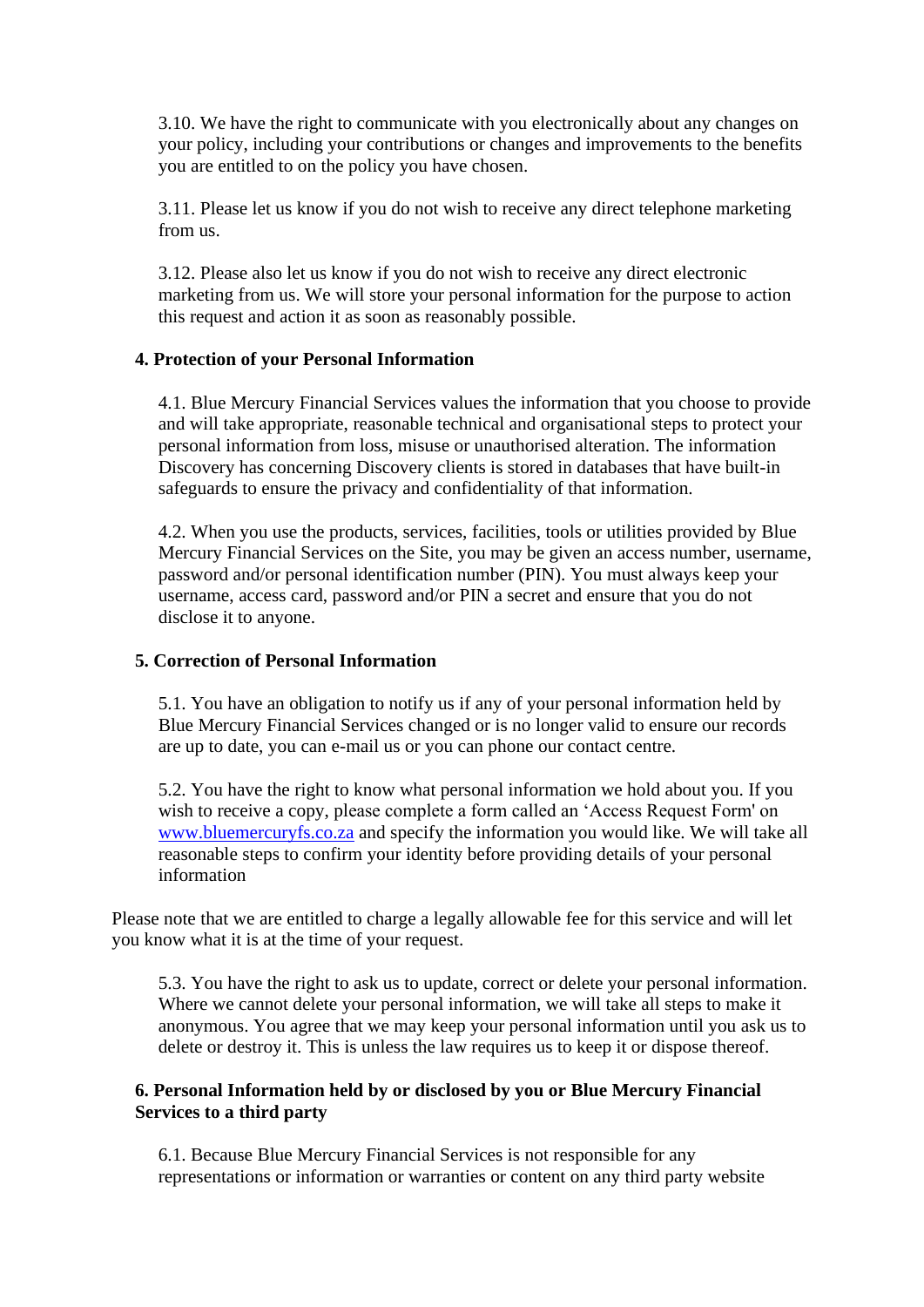(including third party websites linked to this website, websites facilitated by us or websites that serve as social networks like Facebook or Twitter), Discovery does not exercise control over the privacy policies of these third parties and you should refer to the privacy policy of these third parties to see how they protect your privacy.

6.2. Blue Mercury Financial Services may enter into arrangements with its partners and other third party suppliers in order for them to provide services to you. Those arrangements may require us to disclose your personal information to them, whether in person or by means of an application

6.2.1. If a third party asks us for any of your personal information, we will share it with them only if:

(a) you have already given your consent for the disclosure of this information to that third party; or

(b ) we have a legal or contractual duty to give the information to that third party.

6.3. You agree that your personal information may be shared with third parties such as academics and researchers, including those outside South Africa. We ensure that the academics and researchers will keep your personal information confidential and all data will be made anonymous to the extent possible and where appropriate. No personal information will be made available to a third party unless that third party has agreed to abide by strict confidentiality protocols that we require. If we publish the results of this research, you will not be identified by name.

If we want to share your personal information for any other reason, we will do so only with your permission.

6.4. If we become involved in a proposed or actual merger, acquisition or any form of sale of any assets, we have the right to share your personal information with the third parties in connection with the transaction. In the case of a merger, acquisition or sale, the new entity will have access to your personal information. The terms of the Privacy Statement will continue to apply.

#### **8. Changes to this Privacy Statement**

8.1. Blue Mercury Financial Services may amend this privacy statement at any time. We will give you notice of any material changes within a reasonable time, however, we recommend that you familiarise yourself with this privacy statement regularly.

8.2. The most updated version of this privacy statement will govern the respective rights and obligations between you and Blue Mercury Financial Services each time that you access and use the Site.

#### **9. Which laws apply to this Privacy Statement**

9.1. This privacy statement is governed by the laws of the Republic of South Africa, and you consent to the jurisdiction of the South African courts in respect of any dispute